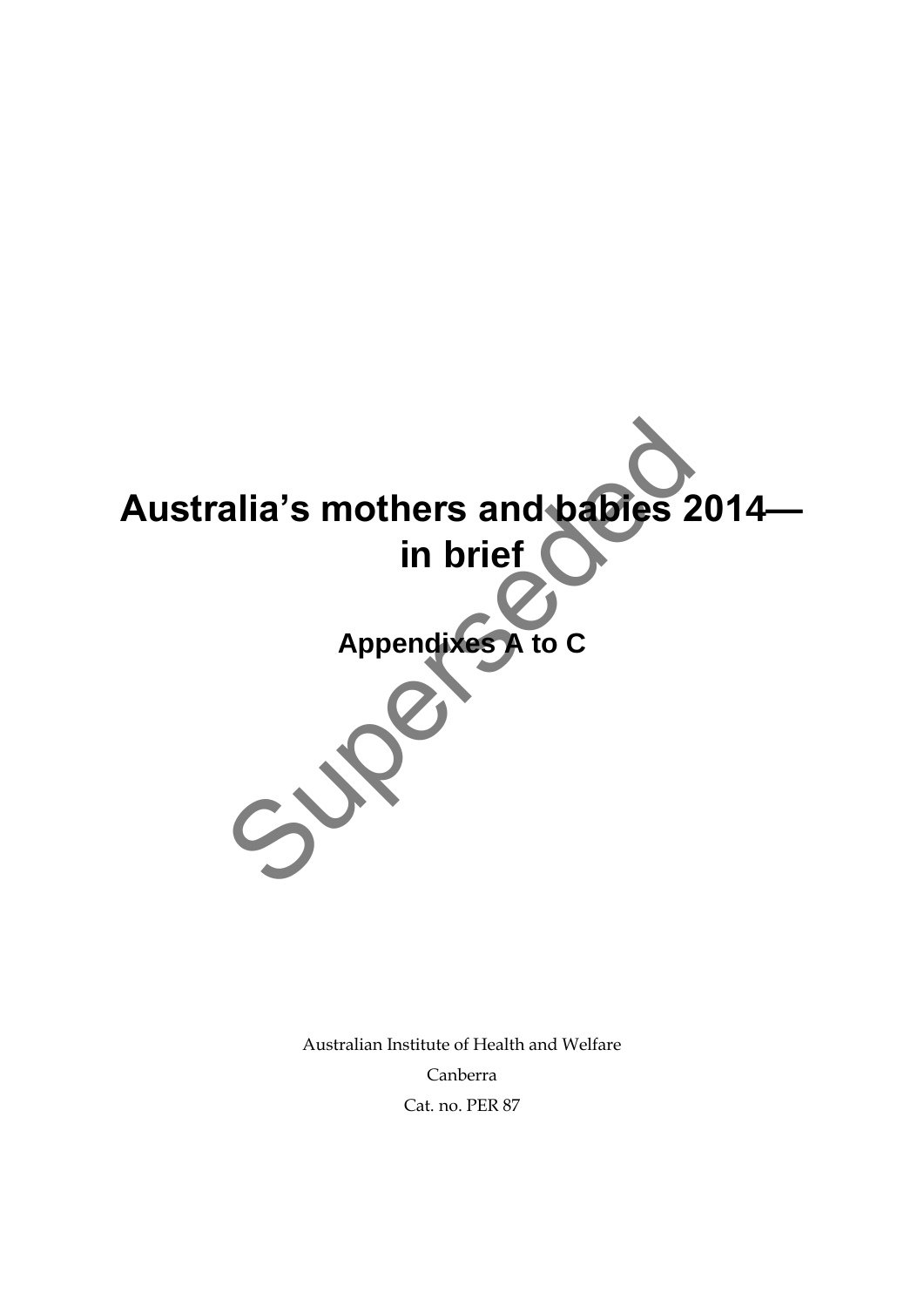# **Appendix A: Perinatal national minimum data set items**

#### **Table A1: Perinatal NMDS 2013–14 data items**

| Data element name                                                                                    | <b>METeOR</b> identifier |
|------------------------------------------------------------------------------------------------------|--------------------------|
| Birth event—anaesthesia administered indicator, yes/no code N                                        | 495466                   |
| Birth event—analgesia administered indicator, yes/no code N                                          | 495381                   |
| Birth event-birth method, code N                                                                     | 295349                   |
| Birth event-birth plurality, code N                                                                  | 269994                   |
| Birth event—birth presentation, code N                                                               | 299992                   |
| Birth event—labour onset type, code N                                                                | 269942                   |
| Birth event—setting of birth (actual), code N                                                        | 269937                   |
| Birth event—state/territory of birth, code N                                                         | 270151                   |
| Birth event—type of anaesthesia administered, code N[N]                                              | 422383                   |
| Birth event—type of analgesia administered, code N[N]                                                | 471867                   |
| Birth—Apgar score (at 5 minutes), code NN                                                            | 289360                   |
| Birth-birth order, code N                                                                            | 269992                   |
| Birth--birth status, code N                                                                          | 269949                   |
| Birth-birth weight, total grams NNNN                                                                 | 269938                   |
| Episode of admitted patient care-separation date, DDMMYYYY                                           | 270025                   |
| Establishment-organisation identifier (Australian), NNX[X]NNNNN                                      | 269973                   |
| Female (mother)—postpartum perineal status, code N[N]                                                | 423659                   |
| Female (pregnant)—number of cigarettes smoked (per day after 20 weeks of pregnancy), number<br>N[NN] | 365445                   |
| Female (pregnant)-tobacco smoking indicator (after 20 weeks of pregnancy), yes/no code N             | 365417                   |
| Female (pregnant)—tobacco smoking indicator (first 20 weeks of pregnancy), yes/no code N             | 365404                   |
| Female (pregnant)-number of antenatal care visits, total N[N]                                        | 423828                   |
| Person—area of usual residence, statistical area level 2 (SA2) code (ASGS 2011) N(9)                 | 469909                   |
| Person-country of birth, code (SACC 2011) NNNN                                                       | 459973                   |
| Person-date of birth, DDMMYYYY                                                                       | 287007                   |
| Person-Indigenous status, code N                                                                     | 291036                   |
| Person-person identifier, XXXXXX[X(14)]                                                              | 290046                   |
| Person-sex, code N                                                                                   | 287316                   |
| Pregnancy—estimated duration (at the first visit for antenatal care), completed weeks N[N]           | 379597                   |
| Product of conception—gestational age, completed weeks N[N]                                          | 298105                   |

*Note:* Implementation start date 1 July 2013; implementation end date 30 June 2014.

*Source:* <http://meteor.aihw.gov.au/content/index.phtml/itemId/489433>.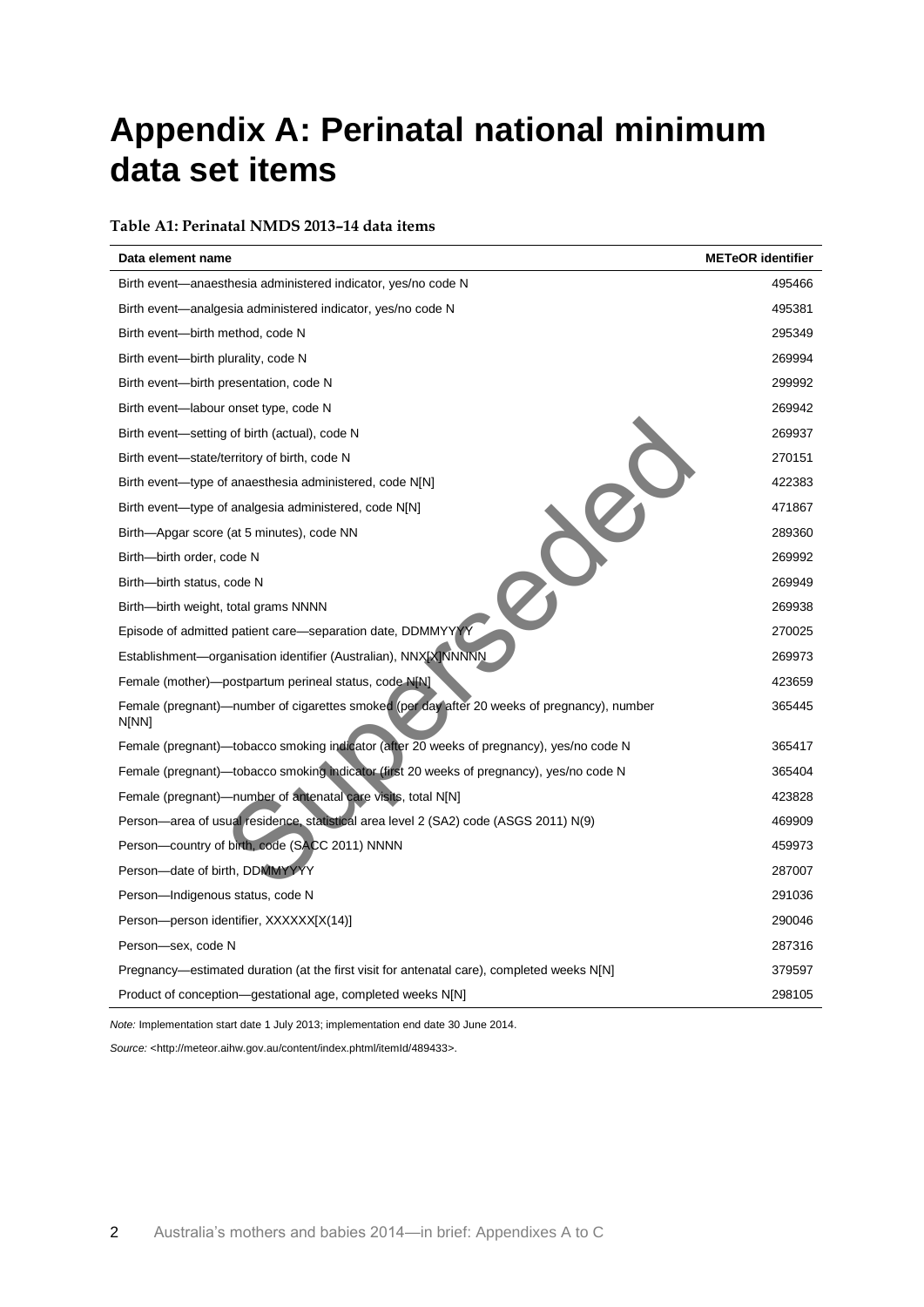#### **Table A2: Perinatal NMDS 2014– data items**

| Data element name                                                                                    | <b>METeOR</b> identifier |
|------------------------------------------------------------------------------------------------------|--------------------------|
| Birth event—anaesthesia administered indicator, yes/no code N                                        | 495466                   |
| Birth event—analgesia administered indicator, yes/no code N                                          | 495381                   |
| Birth event—birth method, code N                                                                     | 295349                   |
| Birth event-birth plurality, code N                                                                  | 482409                   |
| Birth event—birth presentation, code N                                                               | 299992                   |
| Birth event—labour onset type, code N                                                                | 495690                   |
| Birth event—setting of birth (actual), code N                                                        | 269937                   |
| Birth event-state/territory of birth, code N                                                         | 270151                   |
| Birth event—type of anaesthesia administered, code N[N]                                              | 422383                   |
| Birth event—type of analgesia administered, code N[N]                                                | 471867                   |
| Birth—Apgar score (at 5 minutes), code NN                                                            | 289360                   |
| Birth-birth order, code N                                                                            | 269992                   |
| Birth--birth status, code N                                                                          | 269949                   |
| Birth—birth weight, total grams NNNN                                                                 | 269938                   |
| Episode of admitted patient care—separation date, DDMMYYYY                                           | 270025                   |
| Establishment-organisation identifier (Australian), NNX[X]NNNNN                                      | 269973                   |
| Female (mother)—postpartum perineal status, code N[N]                                                | 423659                   |
| Female (pregnant)-number of cigarettes smoked (per day after 20 weeks of pregnancy), number<br>N[NN] | 365445                   |
| Female (pregnant)—tobacco smoking indicator (after 20 weeks of pregnancy), yes/no code N             | 365417                   |
| Female (pregnant)—tobacco smoking indicator (first 20 weeks of pregnancy), yes/no code N             | 365404                   |
| Female-caesarean section at most recent previous birth indicator, code N                             | 422187                   |
| Female (pregnant)—number of antenatal care visits, total N[N]                                        | 423828                   |
| Female-parity, total pregnancies N[N]                                                                | 501710                   |
| Person—area of usual residence, statistical area level 2 (SA2) code (ASGS 2011) N(9)                 | 469909                   |
| Person-country of birth, code (SACC 2011) NNNN                                                       | 459973                   |
| Person-date of birth, DDMMYYYY                                                                       | 287007                   |
| Person-Indigenous status, code N                                                                     | 602543                   |
| Person-person identifier, XXXXXX[X(14)]                                                              | 290046                   |
| Person-sex, code N                                                                                   | 287316                   |
| Pregnancy—estimated duration (at the first visit for antenatal care), completed weeks N[N]           | 379597                   |
| Product of conception—gestational age, completed weeks N[N]                                          | 298105                   |

*Note:* Implementation start date 1 July 2014; implementation end date not specified.

*Source:* <http://meteor.aihw.gov.au/content/index.phtml/itemId/517456>.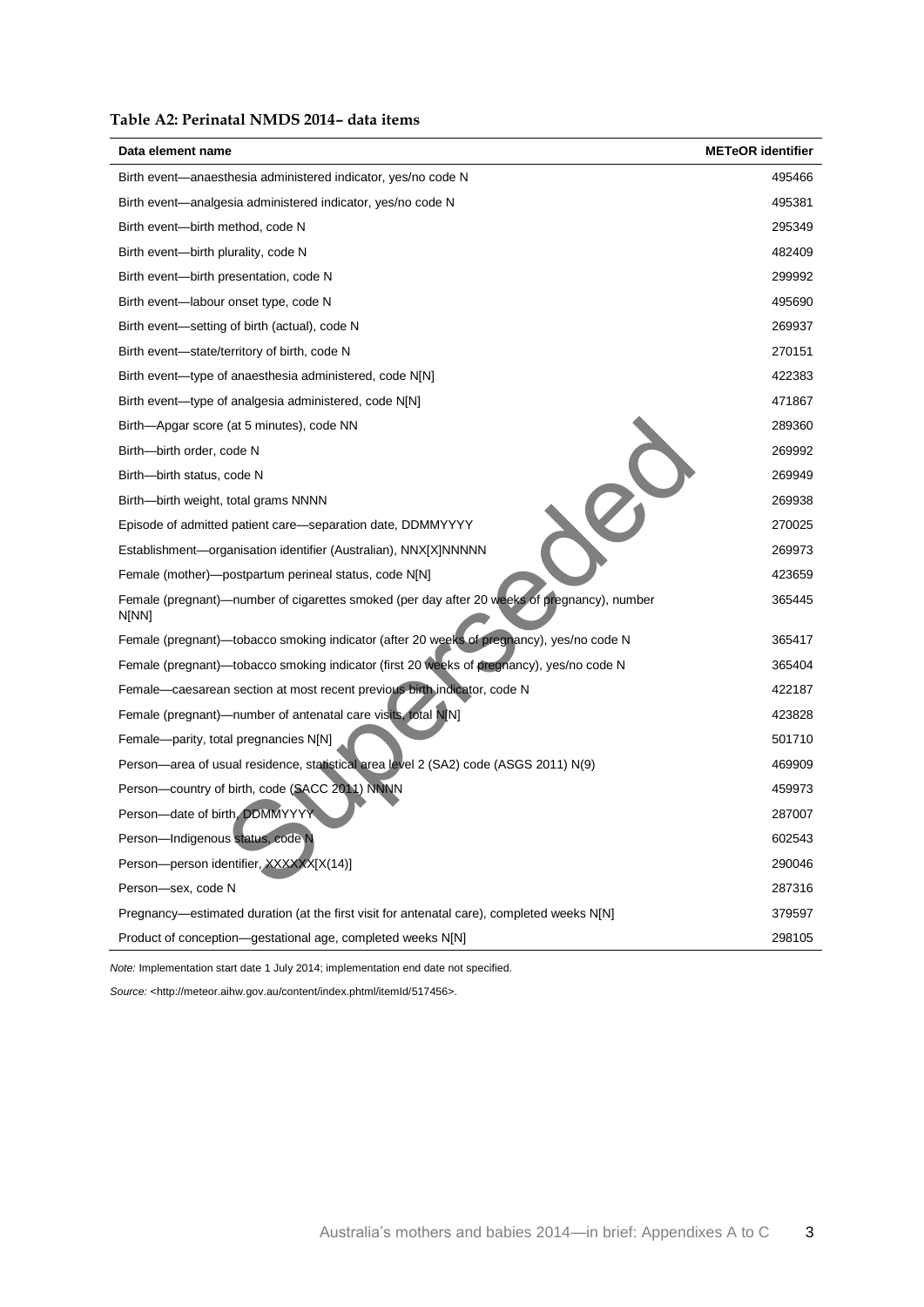# **Appendix B: State and territory perinatal data collections**

### **New South Wales**

Mr Tim Harrold Principal Analyst, Health Surveillance Epidemiology and Biostatistics Centre for Epidemiology and Evidence NSW Ministry of Health Level 7/73 Miller Street North Sydney NSW 2060

Phone: (02) 9391 9142 Fax: (02) 9391 9232 Email: tharr@moh.health.nsw.gov.au Website: <www.health.nsw.gov.au>

### **Latest report:**

Centre for Epidemiology and Evidence 2016. New South Wales mothers and babies 2014. Sydney: NSW Ministry of Health.

### **Victoria**

Ms Vickie Veitch Manager Clinical Councils Unit Department of Health and Human Servic GPO Box 4003 Melbourne Vic 3001 France<br>
Ministry of Health.<br>
Ministry of Health.<br>
Ministry of Health.<br>
Ch<br>
this Unit<br>
Health and Human Service<br>
3001<br>
16 2697<br>
2700<br>
Al.data@health.vic.gov.au/perinatal><br>
council on Obstetric and Paediatric Mortality and M

Phone: (03) 9906 2697 Fax: (03) 9096 2700 Email: perinatal.data@health.vic.gov.au Website: <www.health.vic.gov.au/perinatal>

### **Latest report:**

Consultative Council on Obstetric and Paediatric Mortality and Morbidity 2016. Victoria's mothers, babies and children 2012 and 2013. Melbourne: Victorian Department of Health and Human Services.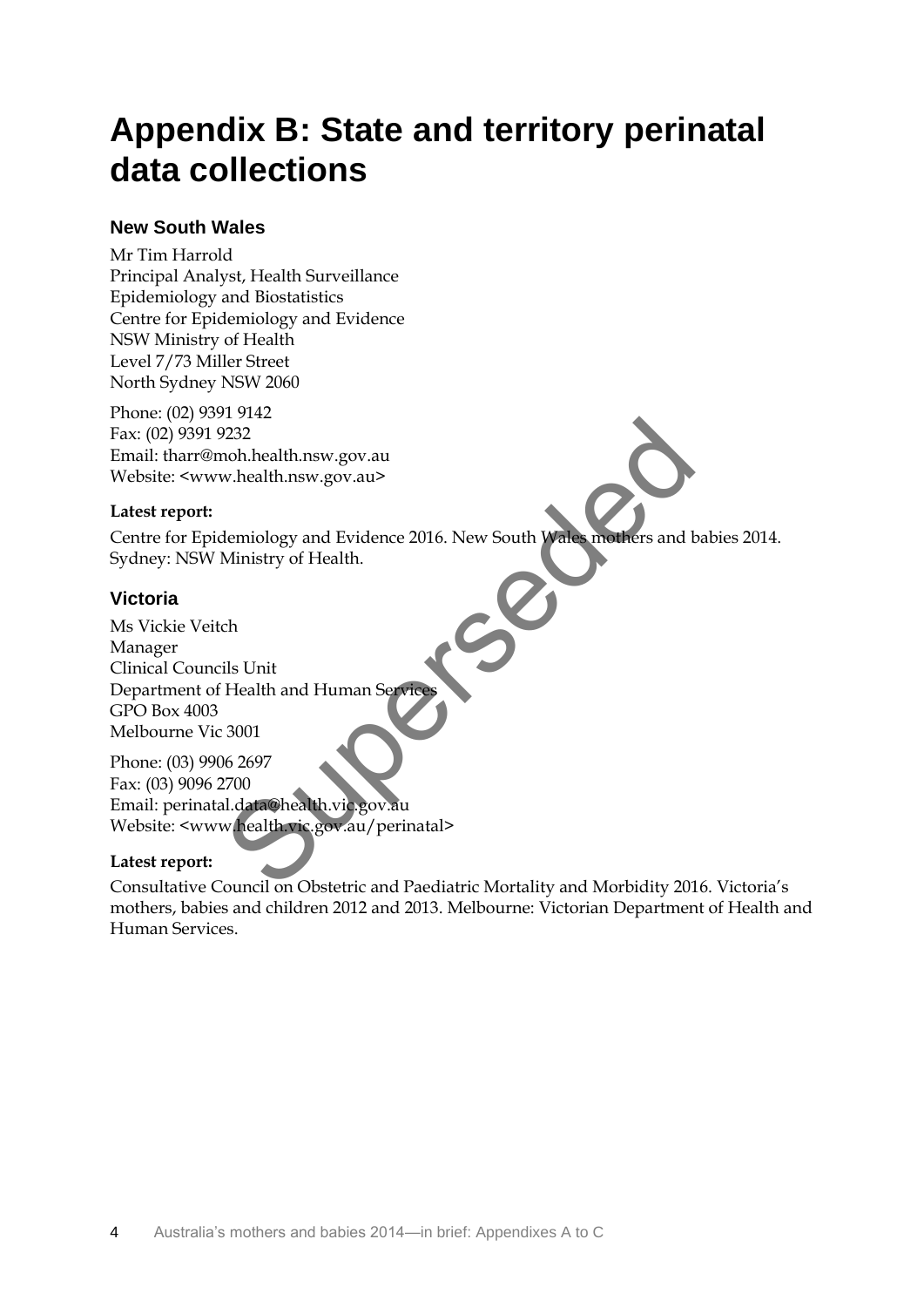### **Queensland**

Ms Sue Cornes Executive Director Statistical Services Branch Strategy, Policy and Planning Division Queensland Health Queensland Government  $GPO$  Box 48 Brisbane Qld 4001

Phone: (07) 3234 0921 Fax: (07) 3234 0564 Email: sue.cornes@health.qld.gov.au Website: <www.health.qld.gov.au/hsu>

### **Latest report:**

Queensland Department of Health (Health Statistics Unit) 2016. Perinatal statistics Queensland 2014 (preliminary). Brisbane: Queensland Health.

Queensland Department of Health (Statistical Services Branch) 2016. Perinatal statistics Queensland January to June 2015 (preliminary). Brisbane: Queensland Health.

### **Western Australia**

Ms Maureen Hutchinson Manager Maternal and Child Health Unit Data Collections Directorate Information Data & Standards Purchasing & System Performance Division Department of Health, Western Australi 189 Royal Street East Perth WA 6004 Expariment of Health (Health Statistics Unit) 2016. Perinatal stati<br>14 (preliminary). Brisbane: Queensland Health.<br>Expariment of Health (Statistical Services Branch) 2016. Perinata<br>nuary to June 2015 (preliminary). Brisban

Phone: (08) 9222 2417 Fax: (08) 9222 4408 Email: maureen.hutchinson@health.wa.gov.au Website: <ww2.health.wa.gov.au/Articles/J\_M/Midwives-Notification-System>

### **Latest reports:**

Ballestas T 2014. The 14th report of the Perinatal and Infant Mortality Committee of Western Australia for deaths in the triennium 2008–2010. Perth: Department of Health, Western Australia.

Gee V 2013. Perinatal, infant and maternal mortality in Western Australia, 2006–2010. Perth: Western Australian Department of Health.

Hutchinson M & Joyce A 2016. Western Australia's mothers and babies, 2013: 31st annual report of the Western Australian Midwives' Notification System. Perth: Department of Health, Western Australia.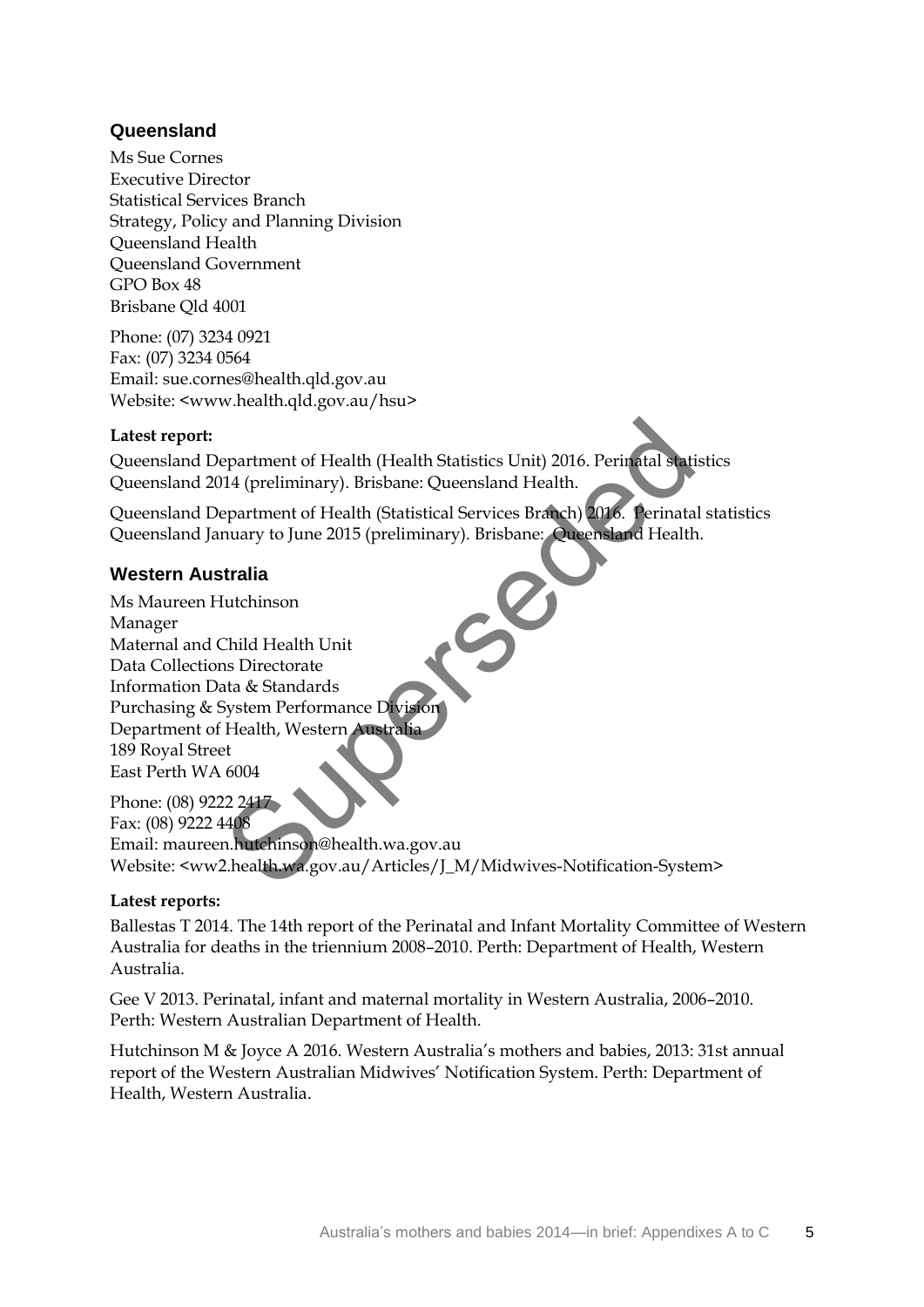### **South Australia**

Dr Wendy Scheil Head, Pregnancy Outcome Unit SA Health PO Box 6, Rundle Mall Adelaide SA 5000

Phone: (08) 8226 6382 Fax: (08) 8226 6672 Email: pregnancy.stats@health.sa.gov.au Website: <www.sahealth.sa.gov.au/pregnancyoutcomes>

### **Latest reports:**

Maternal and Perinatal Mortality Committee 2016. Maternal and perinatal mortality in South Australia 2014. Adelaide: SA Health.

Scheil W, Jolly K, Scott J, Catcheside B, Sage L & Kennare R 2016. Pregnancy outcome in South Australia 2014. Adelaide: Pregnancy Outcome Unit, SA Health.

### **Tasmania**

Mr Peter Mansfield Team Leader Health Information Unit Department of Health and Human Services Level 2, 22 Elizabeth Street Hobart Tas 7000 Phone: (03) 6166 1012 Fax: (03) 6233 7167 Email: peter.mansfield@dhhs.tas.gov Website: <www.dhhs.tas.gov.au> Adelaide: SA Health.<br>
K, Scott J, Catcheside B, Sage L & Kennare R 2016. Pregnancy<br>
a 2014. Adelaide: Pregnancy Outcome Unit, SA Health<br>
field<br>
ation Unit<br>
Health and Human Services<br>
abeth Street<br>
00<br>
66 1012<br>
as manian Go

### **Latest report:**

Tasmania Council of Obstetric and Paediatric Mortality and Morbidity 2015. Annual report 2013. Hobart: Tasmanian Government Department of Health and Human Services.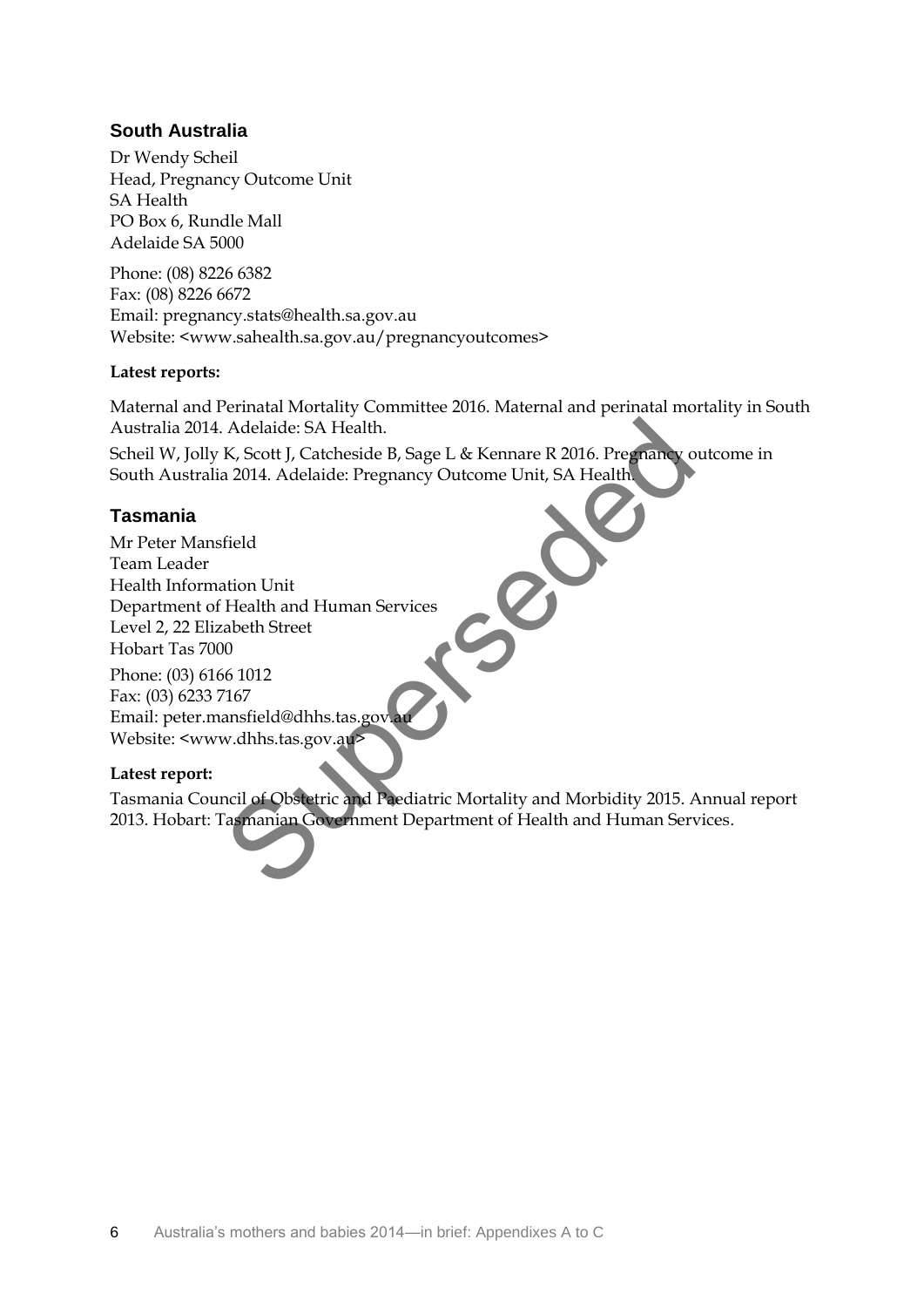### **Australian Capital Territory**

Dr Hai Phung Senior Manager Epidemiology Section, Health Improvement Branch ACT Health GPO Box 825 Canberra ACT 2601

Phone: (02) 6205 2609 Fax: (02) 6244 4138 Email: perinataldata@act.gov.au Website: <stats.health.act.gov.au>

### **Latest report:**

ACT Health (Epidemiology Branch) 2011. Maternal and perinatal health in the ACT, 1999–2008. Canberra: ACT Health.

### **Northern Territory**

Ms Leanne O'Neil Perinatal Business Analyst Health Gains Planning Branch Department of Health PO Box 40596 Casuarina NT 0811

Phone: (08) 8922 7673 Email: leanne.o'neil@nt.gov.au Website: <www.health.nt.gov.au>

### **Latest report:**

Hall J, Case A & O'Neil L 2015. Northern Territory Midwives' Collection: Mothers and babies 2013. Darwin: Northern Territory Department of Health. pidemiology Branch) 2011. Maternal and permatal nealth in the<br>berra: ACT Health.<br>Meil<br>Mess Analyst<br>Manning Branch<br>Health<br>Mess Analyst<br>Meil@nt.gov.au<br>& O'Neil L 2015. Northern Territory Midwives' Collection: Mot<br>arwin: Nort

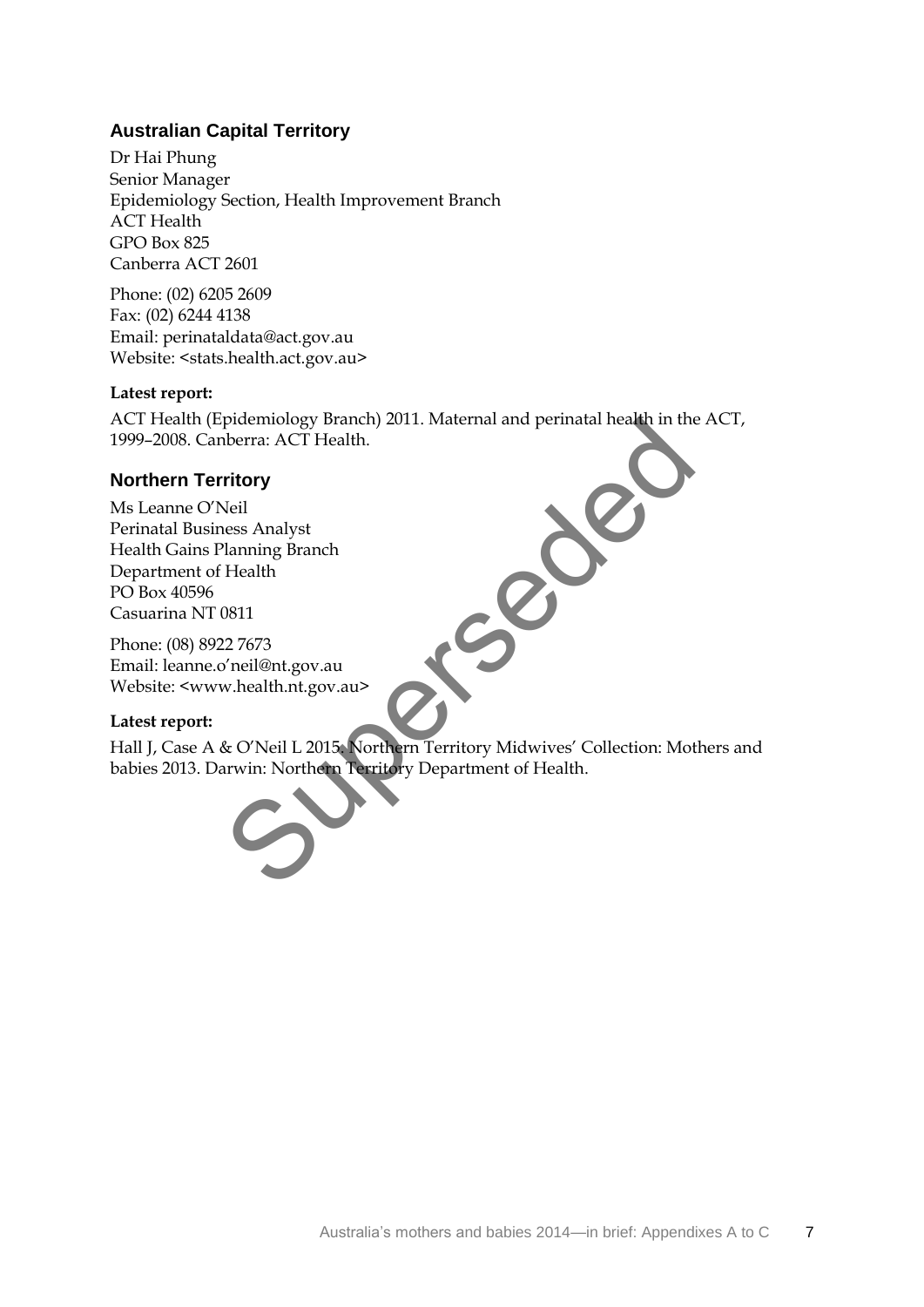# **Appendix C: Data quality, methods and interpretation**

# **Data quality, presentation and interpretation issues**

Detailed information on completeness, accuracy and other aspects of data quality for the National Perinatal Data Collection (NPDC) is in the data quality statement as a separate download at <http://meteor.aihw.gov.au/content/index.phtml/itemId/657522>.

This report presents perinatal data that can largely be compared with data in *Australia's mothers and babies 2013—in brief* (AIHW 2015). Tabulated data in this report are based on births in each state and territory in 2014 that meet the criteria for inclusion in the Perinatal national minimum data set (NMDS). Due to data editing, subsequent updates of state and territory databases, and differences in scope for inclusion, the numbers may differ slightly from those in reports published by the states and territories.

Unless otherwise stated, the data in this report and supplementary tables relate to the state or territory where births occurred in 2014 rather than to the state or territory of usual residence of the mother. Where data are not available from all states and territories in the required format or data have not been published for other reasons, this is indicated in text and in the footnotes to tables and figures. asses, and differences in scope for inclusion, the numbers may deports published by the states and territories.<br>
Sue stated, the data in this report and supplementary tables relations<br>
are births occurred in 2014 rather th

Due to rounding, percentage totals may not add to 100 and subtotals may not sum to the percentages for the categories.

# **Terminology**

The terms 'mothers' or 'women who gave birth' have been used when referring to maternal characteristics, whereas 'births' refers to babies.

# **Quality of data for reporting Indigenous status**

Indigenous status is a measure of whether a person identifies as being of Aboriginal and/or Torres Strait Islander origin. Indigenous status of the mother has been a mandatory data item for the Perinatal NMDS since its inception in 1997, but applying the data item to the baby was introduced to the NMDS for collection for the first time in the 2012–13 reference year (from 1 July 2012).

For 2014, data on the baby's Indigenous status was provided by all states and territories. This item, when used in conjunction with the mother's Indigenous status, is a better baseline measure of health for all Indigenous children. However, the outcomes of babies of Indigenous mothers remain a key data resource for assessing antenatal care in pregnancy and other interventions before or during pregnancy, aimed at improving the health of mothers and babies.

Unless otherwise stated, data for babies are based on the Indigenous status of the mother.

Table C1 shows the relationship between Indigenous status of the mother and Indigenous status of the baby in 2014. The vast majority of all babies (98.1%) had the same Indigenous status as their mother while only a small proportion had a different Indigenous status recorded (1.9%). However, of the 16,569 babies reported as Indigenous in the NPDC in 2014 (5.3% of all babies), one-quarter (25.1%) were born to non-Indigenous mothers.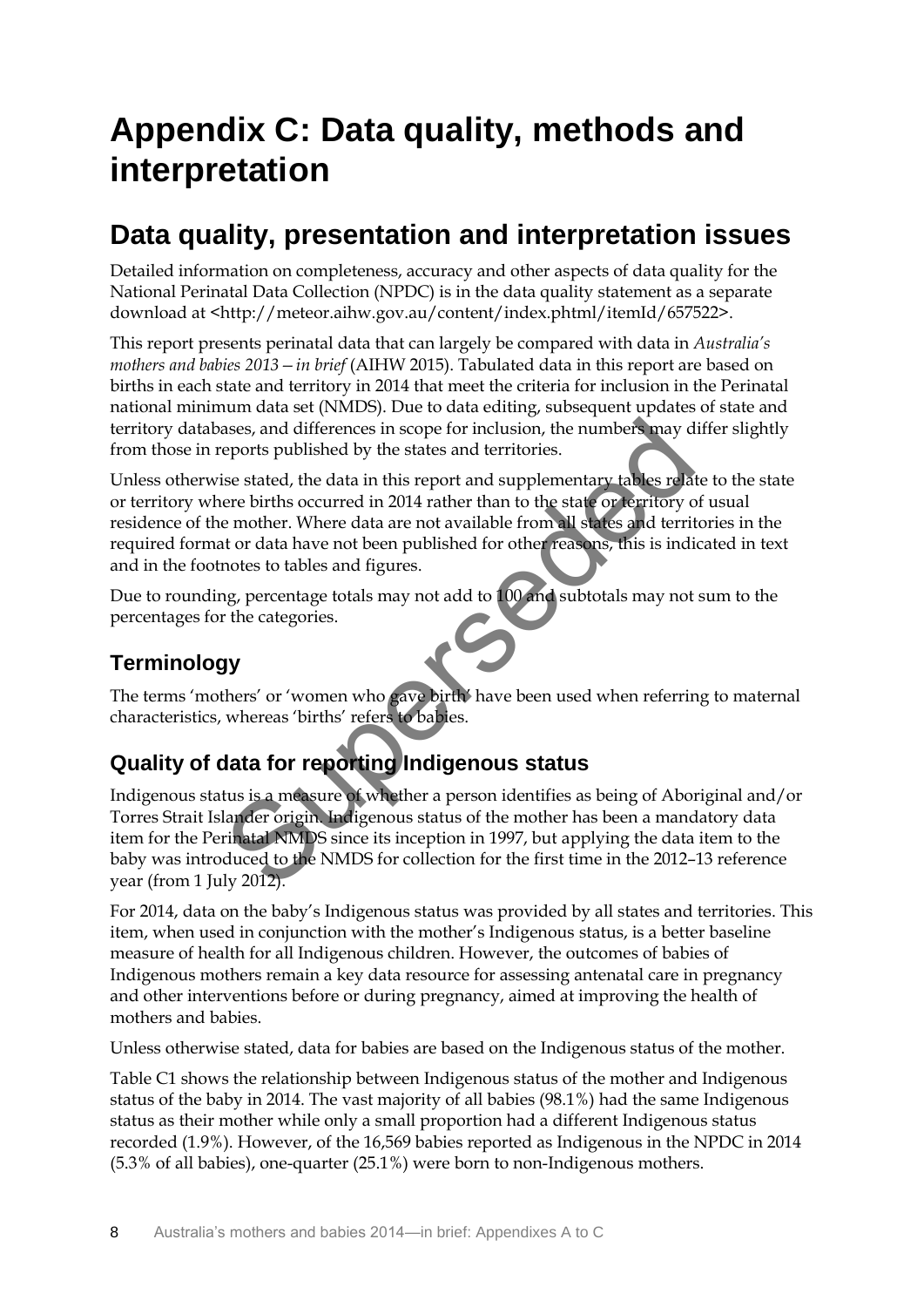|                                 | Indigenous status of the baby |                    |                   |              |
|---------------------------------|-------------------------------|--------------------|-------------------|--------------|
| Indigenous status of the mother | Indigenous                    | Non-<br>Indigenous | <b>Not stated</b> | <b>Total</b> |
|                                 |                               |                    |                   |              |
| Indigenous                      | 12,398                        | 660                | 22                | 13,080       |
|                                 | $(4.0\%)$                     | $(0.2\%)$          | $(0.0\%)$         | $(4.2\%)$    |
| Non-Indigenous                  | 4,165                         | 294,072            | 734               | 298,971      |
|                                 | $(1.3\%)$                     | $(94.1\%)$         | $(0.2\%)$         | (95.7%)      |
| Not stated                      | 6                             | 323                | 184               | 513          |
|                                 | $(0.0\%)$                     | $(0.1\%)$          | $(0.1\%)$         | $(0.2\%)$    |
| Total                           | 16,569                        | 295,055            | 940               | 312,564      |
|                                 | (5.3%)                        | (94.4%)            | $(0.3\%)$         | $(100.0\%)$  |

**Table C1: Births, by Indigenous status of the baby and mother, 2014** 

### **Availability of national data**

Some topics in this report may exclude data for selected states and territories for reasons including:

- changes in definitions or data collection methods in a state and territory that means the data item is not comparable over time (trend analyses only)
- data are not currently collected by a state and territory, or are not collected in a format that is comparable with the specifications for the NPDC
- data are not currently supplied by a state and territory for the NPDC (data items that are not part of the Perinatal NMDS are not mandatory for provision to the NPDC).

These exclusions are summarised in Table C2, and are also noted throughout the report where applicable. These exclusions apply to both the numerator and denominator for rate calculations, and the data presented are not representative of the jurisdictions excluded. This report may exclude data for selected states and territories<br>this report may exclude data for selected states and territory of<br>definitions or data collection methods in a state and territory the<br>sum of comparable over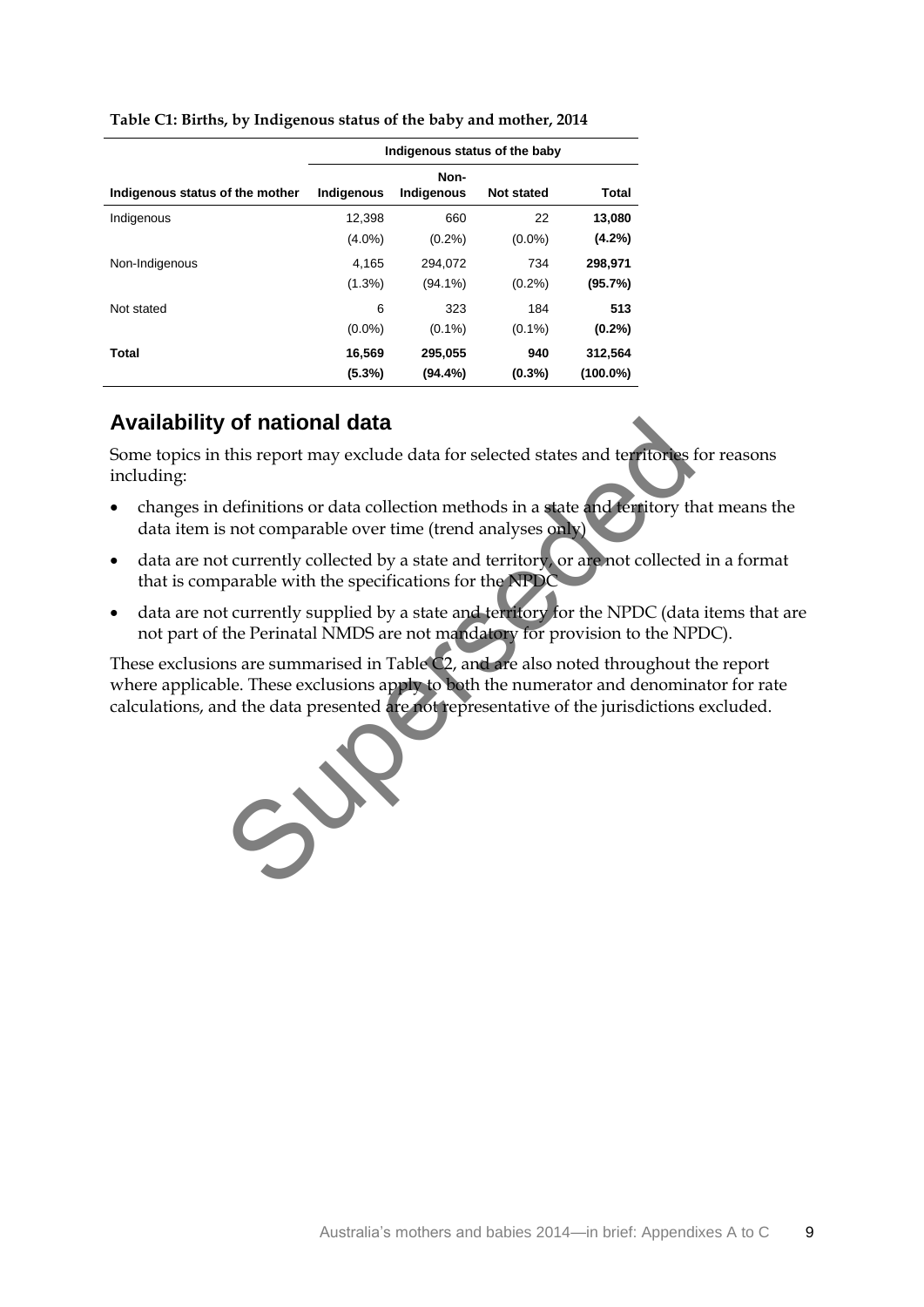| <b>Topic</b>                                                                      | <b>Exclusion</b>                                                                                                                                            |  |  |
|-----------------------------------------------------------------------------------|-------------------------------------------------------------------------------------------------------------------------------------------------------------|--|--|
| Antenatal care                                                                    |                                                                                                                                                             |  |  |
| Number of antenatal visits                                                        | Victoria (collection of this data item commenced in Victoria from July 2015 and data were<br>therefore not available for 2014)                              |  |  |
|                                                                                   | Western Australia (excluded from trend analysis only due to data not being available for<br>all years)                                                      |  |  |
| Antenatal visit in the first trimester                                            | New South Wales (excluded from trend analysis only due to a change to data collection<br>practices for this item introduced in 2011)                        |  |  |
| Maternal health                                                                   |                                                                                                                                                             |  |  |
| Body mass index <sup>(a)</sup>                                                    | New South Wales (data not provided)                                                                                                                         |  |  |
| Hypertension and diabetes <sup>(a)</sup>                                          | Victoria (data not provided)                                                                                                                                |  |  |
| Place of birth                                                                    |                                                                                                                                                             |  |  |
| Postnatal stay                                                                    | Western Australia (data not provided on mother's mode of separation <sup>(a)</sup> from the birth<br>hospital which is required for analysis of this topic) |  |  |
| Onset of labour                                                                   |                                                                                                                                                             |  |  |
| Type of induction <sup>(a)</sup>                                                  | Western Australia (data not provided)                                                                                                                       |  |  |
| Reason for induction <sup>(a)</sup>                                               | Victoria (data not provided as data are not currently available according to specifications)                                                                |  |  |
|                                                                                   | Western Australia (data not collected)                                                                                                                      |  |  |
|                                                                                   | Australian Capital Territory (data not collected)                                                                                                           |  |  |
| Augmentation of labour <sup>(a)</sup>                                             | Western Australia (data not provided)                                                                                                                       |  |  |
| Method of birth                                                                   |                                                                                                                                                             |  |  |
| Main reason for caesarean                                                         | New South Wales (data not currently available according to specifications)                                                                                  |  |  |
| section <sup>(a)</sup>                                                            | Victoria (data not collected)                                                                                                                               |  |  |
|                                                                                   | South Australia (data not currently available according to specifications)                                                                                  |  |  |
| Resuscitation <sup>(a)</sup>                                                      | Western Australia (data not provided)                                                                                                                       |  |  |
| Hospital births and length of stay                                                | Western Australia (data not provided on baby's mode of separation <sup>(a)</sup> from the birth<br>hospital which is required for analysis of this topic)   |  |  |
| Admission to special care nursery/<br>neonatal intensive care unit <sup>(a)</sup> | Western Australia (data not provided)                                                                                                                       |  |  |
| Cause of perinatal death(a)                                                       | New South Wales (data not provided)                                                                                                                         |  |  |
|                                                                                   | Western Australia (high proportion of missing data)                                                                                                         |  |  |
| (a)                                                                               | These data items are not currently part of the Perinatal NMDS and are not mandated for provision to the NPDC.                                               |  |  |
|                                                                                   |                                                                                                                                                             |  |  |
|                                                                                   | Australian Capital Territory births include mothers resident in New                                                                                         |  |  |

#### **Table C2: Summary of state and territory exclusions in 2014, by topic**

### **Australian Capital Territory births include mothers resident in New South Wales**

The Australian Capital Territory data contain a relatively high proportion of New South Wales residents who gave birth in the Australian Capital Territory. The proportion of mothers who gave birth in the Australian Capital Territory who were residents elsewhere was 13.9% in 2014.

When interpreting the data, it is important to note that these births to non-residents may include a disproportionate number of high-risk and multi-fetal pregnancies associated with poorer perinatal outcomes. This is because women with high-risk pregnancies may be more likely to be transferred from smaller centres in New South Wales (that do not have the facilities to manage such births safely) to the Australian Capital Territory to give birth.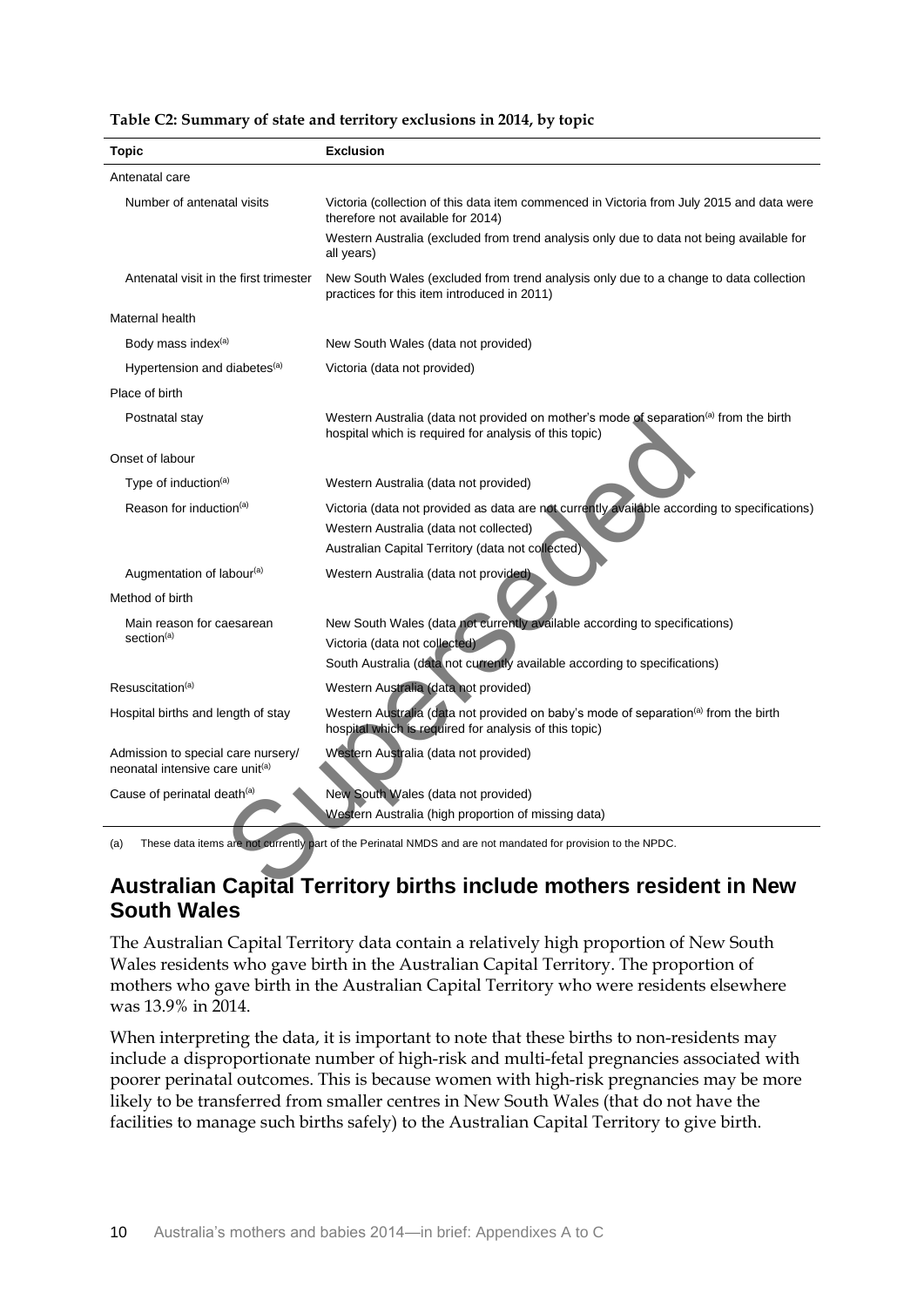Therefore, percentages or rates such as those for pre-term births and perinatal deaths may be inflated for births that occur in the Australian Capital Territory. Reporting by state or territory of usual residence of the mother, helps to address this issue.

# **Methods**

## **Crude rates**

A crude rate is defined as the number of events over a specified period (for example, a year) divided by the total population exposed to the event.

# **Age-specific rates**

An age-specific rate is defined as the number of events for a specified age group over a specified period (for example, a year) divided by the total population exposed to the event in that age group.

# **Age-standardised rates**

Age-standardised rates enable comparisons to be made between populations that have different age structures. Direct standardisation, in which the age-specific rates are multiplied by a constant population, was used in this report. This effectively removes the influence of the age structure on the summary rate. The report states where age-standardised rates have been used. d (for example, a year) divided by the total population exposed<br>
ardised rates<br>
ed rates<br>
ed rates<br>
ed rates<br>
comparisons to be made between populations<br>
ructures. Direct standardisation, in which the age-specific rates<br>
o

All age-standardised rates in this report have used the June 2001 Australian female estimated resident population aged 15–44 years as the standard population:

$$
SR = \frac{\sum (r_i P_i)}{\sum P_i}
$$

where:

SR is the age-standardised rate for the population being studied

 $r_i\,$  is the age-group specific rate for age group  $i$  in the population being studied

 $P_i$  is the population of age group *i* in the standard population.

# **Rate ratio**

Rate ratios are calculated by dividing the proportion of the study population (for example, Indigenous Australians) with a particular characteristic by the proportion of the standard population (for example, non-Indigenous Australians) with the same characteristic.

A rate ratio of 1 indicates that the prevalence of the characteristic is the same in the study and standard populations. Rate ratios of greater than 1 indicate higher prevalence in the study population; rate ratios of less than 1 indicate higher prevalence in the standard population.

## **Time trends**

Linear regression has been used to determine changes in the observed rates over specified time periods. Regression modelling analyses the series of rates jointly; rather than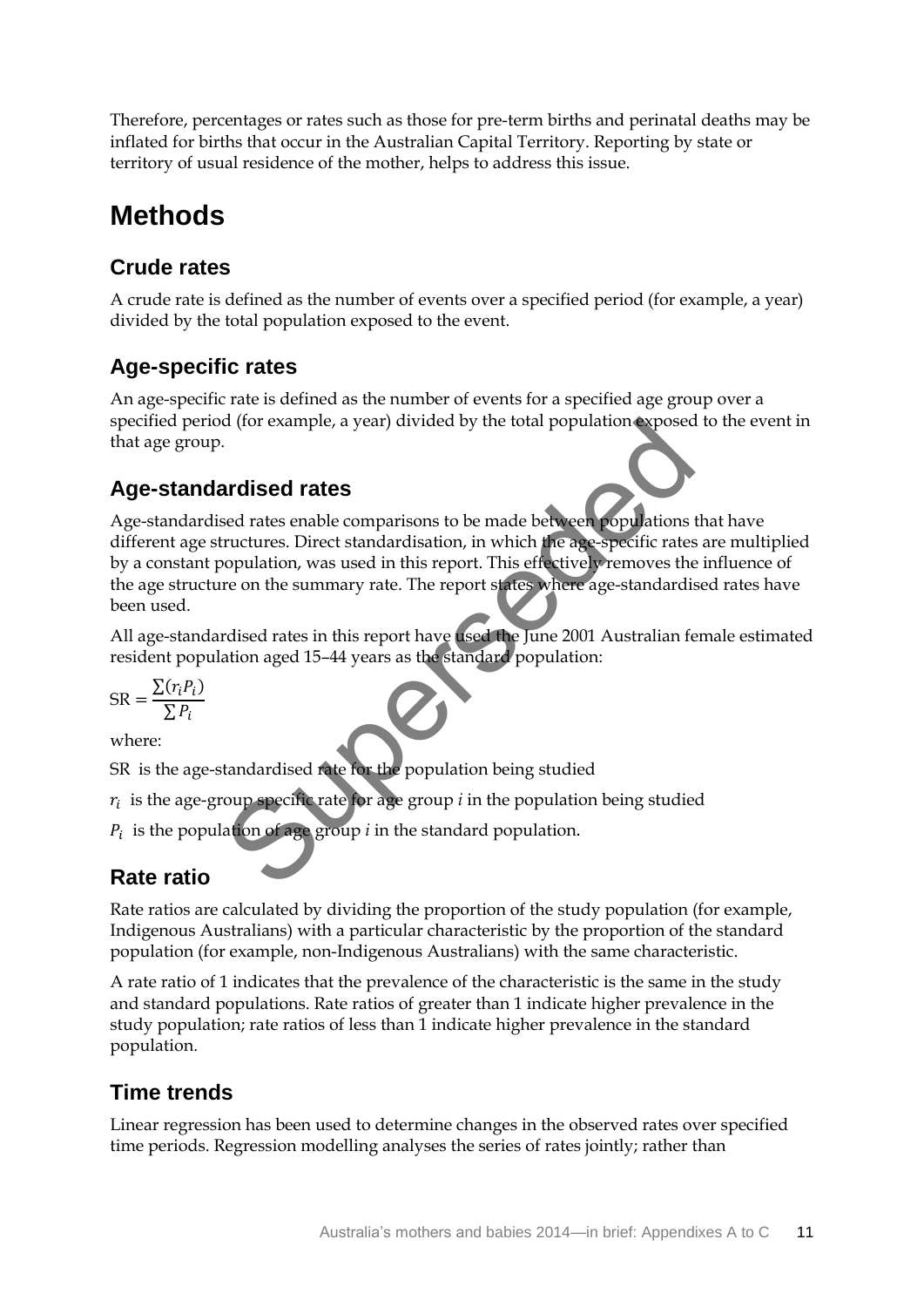individually, thus accounting for volatility in observed rates over time and resulting in narrower confidence intervals around the set of predicted values than if the confidence limits were calculated around the rates separately.

### **Annual change**

The average annual change (slope estimate) is calculated using the ordinary least squares method of linear regression. The method calculates a straight line that best fits the data (the fitted linear regression line) and returns an equation that best describes the line. The form of the straight-line equation is:

*Y = a + bX* 

where:

*b* is the average annual change or 'slope' over the period

*X* is the independent or predictor variable (in the case of time trend analysis, this is the year)

*a* is the y-intercept

*Y* is the predicted value of the rate based on the fitted linear regression line.

### **Per cent change**

Per cent change is determined by multiplying the average annual change (slope estimate) over the period by the number of data points less 1. This is then divided by the *Y* value calculated for the first year in the series (based on the fitted linear regression line) and multiplied by 100.

### **Statistical significance of trend data**

For trend analyses, the 95% confidence intervals (CIs) for the standard error of the slope estimate (average annual change) were used to determine whether the apparent increases or decreases in the data are statistically significant at the *p* < 0.05 level. The formula used to calculate the CIs for the standard error of the slope estimate is: Final control of the rate based on the fitted linear regression line<br> **nge**<br>
eighted value of the rate based on the fitted linear regression line<br> **nge**<br>
eighted with the first vear in the series (based on the fitted line

95% CI(x) =  $x \pm 1.96$  x SE(x)

where x is the average annual change (slope estimate). If the upper and lower 95% confidence intervals do not include zero, then it can be concluded that there is statistical evidence of an increasing or decreasing trend in the data over the study period.

Significant changes are denoted with a '\*' against the per cent change statistics included in relevant tables.

## **Geography**

Geographic data are based on the usual residence of the mother. In 2014, the usual residence of the mother is based on Statistical Area Level 2 (SA2) of the Australian Bureau of Statistics Australian Statistical Geography Standard Edition 2011 for all states and territories except for the Australian Capital Territory. For the Australian Capital Territory, data by remoteness, socioeconomic status and Statistical Area Level 3 are based on Statistical Local Area of the Australian Standard Geographical Classification (ASGC) Edition 2011 and data by Primary Health Network are based on postcode.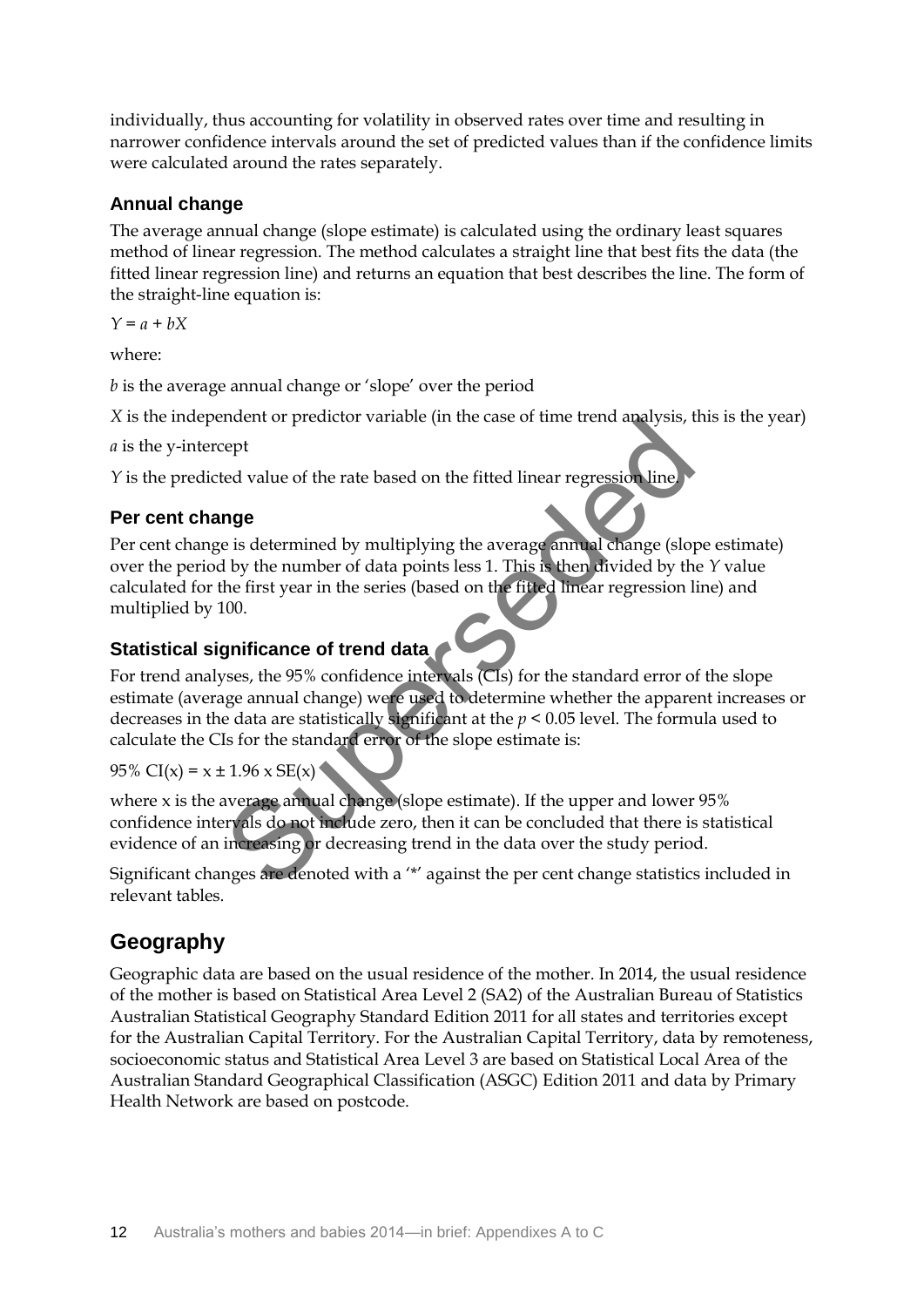### **Remoteness**

This report uses the Australian Statistical Geography Standard Remoteness Structure which groups geographic areas into six classes of Remoteness Area based on their relative access to services using the Accessibility/Remoteness Index of Australia (ARIA). The six classes are: *Major cities*, *Inner regional*, *Outer regional*, *Remote*, *Very remote* and *Migratory, s*ee the *Australian Statistical Geography Standard (ASGS): Volume 5—Remoteness Structure, July 2011* (ABS 2013a).

### **Socioeconomic status**

The Socio-Economic Index for Areas (SEIFA) are summary measures of socioeconomic status (SES) that summarise a range of socioeconomic variables associated with disadvantage. Socioeconomic disadvantage is typically associated with low income, high unemployment and low levels of education.

The SEIFA index used in this report is the 2011 SEIFA Index of Relative Socioeconomic Disadvantage (IRSD) developed by the Australian Bureau of Statistics (ABS) for use at Statistical Area Level 2 (all states and territories except the Australian Capital Territory) and Statistical Local Area (Australian Capital Territory only).

Since the IRSD only summarises variables that indicate disadvantage, a low score indicates that an area has many low-income families, many people with little training and many people working in unskilled occupations; hence, this area may be considered as disadvantaged relative to other areas. A high score implies that the area has few families with low incomes and few people with little or no training and working in unskilled occupations. These areas with high index scores may be considered less disadvantaged relative to other areas. It is important to understand that a high score reflects a relative lack of disadvantage rather than advantage and that the IRSD relates to the average disadvantage of all people living in a geographic area and cannot be presumed to apply to all individuals living within the area. Exact and thus tepoths is the Z011 SEFA multistrative SUCIDEN (IRSD) developed by the Australian Bureau of Statistics (ABS) [Level 2 (all states and territories except the Australian Capital I Area (Australian Capital I er

Population-based Australian cut-offs for SEIFA quintiles have been used in this report. This method ranks the SEIFA scores for a particular geography (for example, Statistical Area Level 2) from lowest to highest, and the geographical areas are divided into 5 groups, such that approximately 20% of the population are in each group.

The most disadvantaged group is referred to as the *Lowest socioeconomic status (SES) areas* and the least disadvantaged group is referred to as the *Highest SES areas*.

See the *Census of Population and Housing: Socio-Economic Indexes for Areas (SEIFA), Australia, 2011* (ABS 2013b) for further information on SEIFA.

### **Primary Health Network**

Primary Health Networks (PHNs) have been established by the Australian Government Department of Health to increase the efficiency and effectiveness of medical services and improve the coordination of care for patients.

Perinatal data at Statistical Area Level 2 (SA2) (postcode for the Australian Capital Territory only) were linked to 2015 PHNs using Australian Bureau of Statistics correspondence files.

The relevant proportion for each PHN was then calculated, and categories were developed based on the median, interquartile ranges and 10th and 90th percentiles for the proportions at the PHN level. The categories were then adjusted to account for natural breaks in the distribution of the data and for easier interpretation (for example, a range with a maximum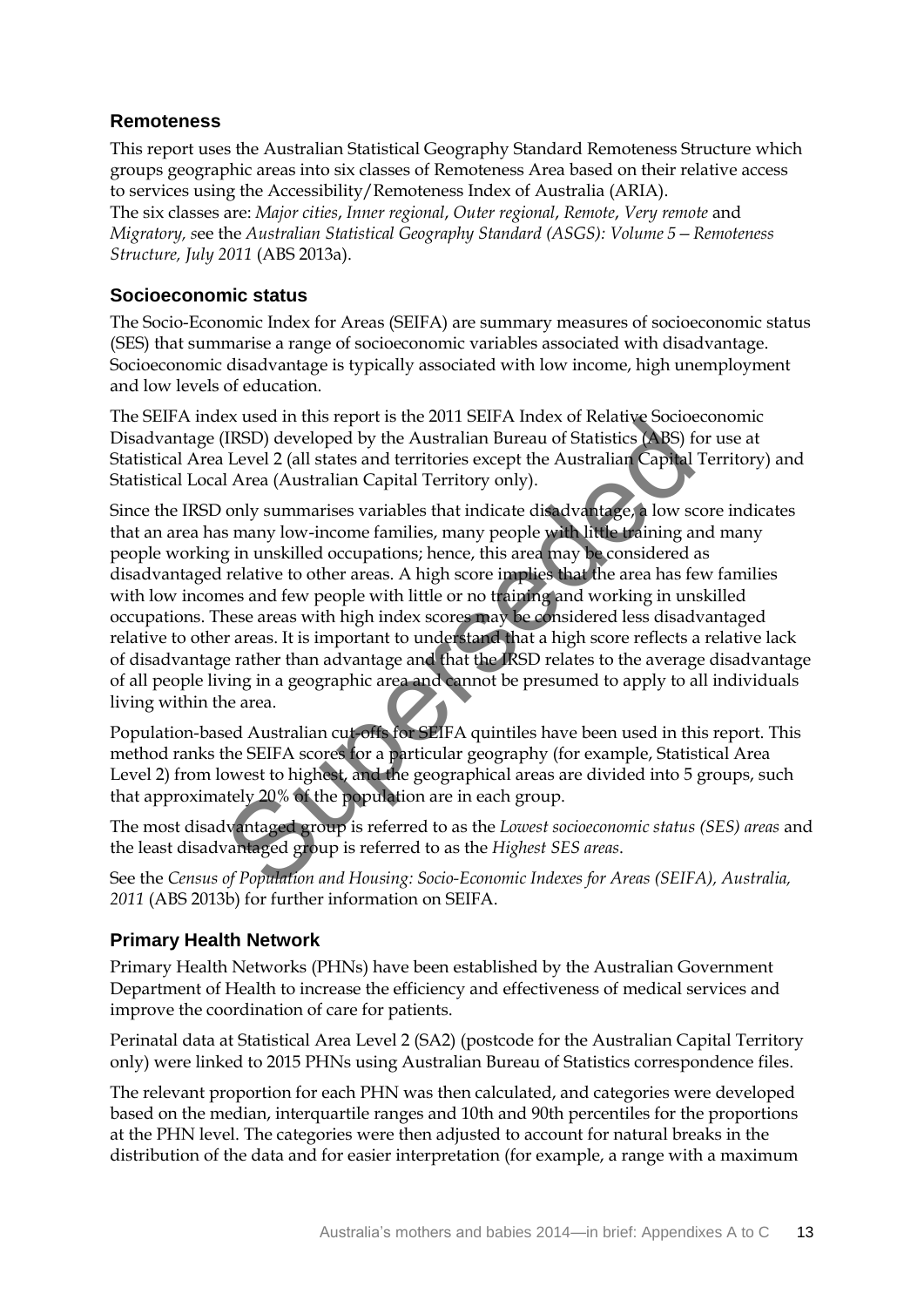of 52.1% of women receiving antenatal care in the first trimester would be revised to a maximum of 50%). PHNs were allocated to categories based on unrounded proportions.

### **Statistical Area Level 3**

Perinatal data at Statistical Area Level 2 (SA2) (Statistical Local Area for the Australian Capital Territory only) were linked to Statistical Area Level 3 (SA3) using Australian Bureau of Statistics correspondence files.

### **Small numbers**

Cell values of less than 5 in the supplementary tables have not been published, in line with guidelines for protecting the privacy of individuals. Exceptions to this are small numbers in 'Other' and 'Not stated' categories. The cell with small numbers and at least one other cell in the same row and column are suppressed to prevent back calculation. Where '<5' (value of less than 5) or 'n.p.' (not published) has been used to protect confidentiality, the suppressed numbers are included in the totals.

Supersede